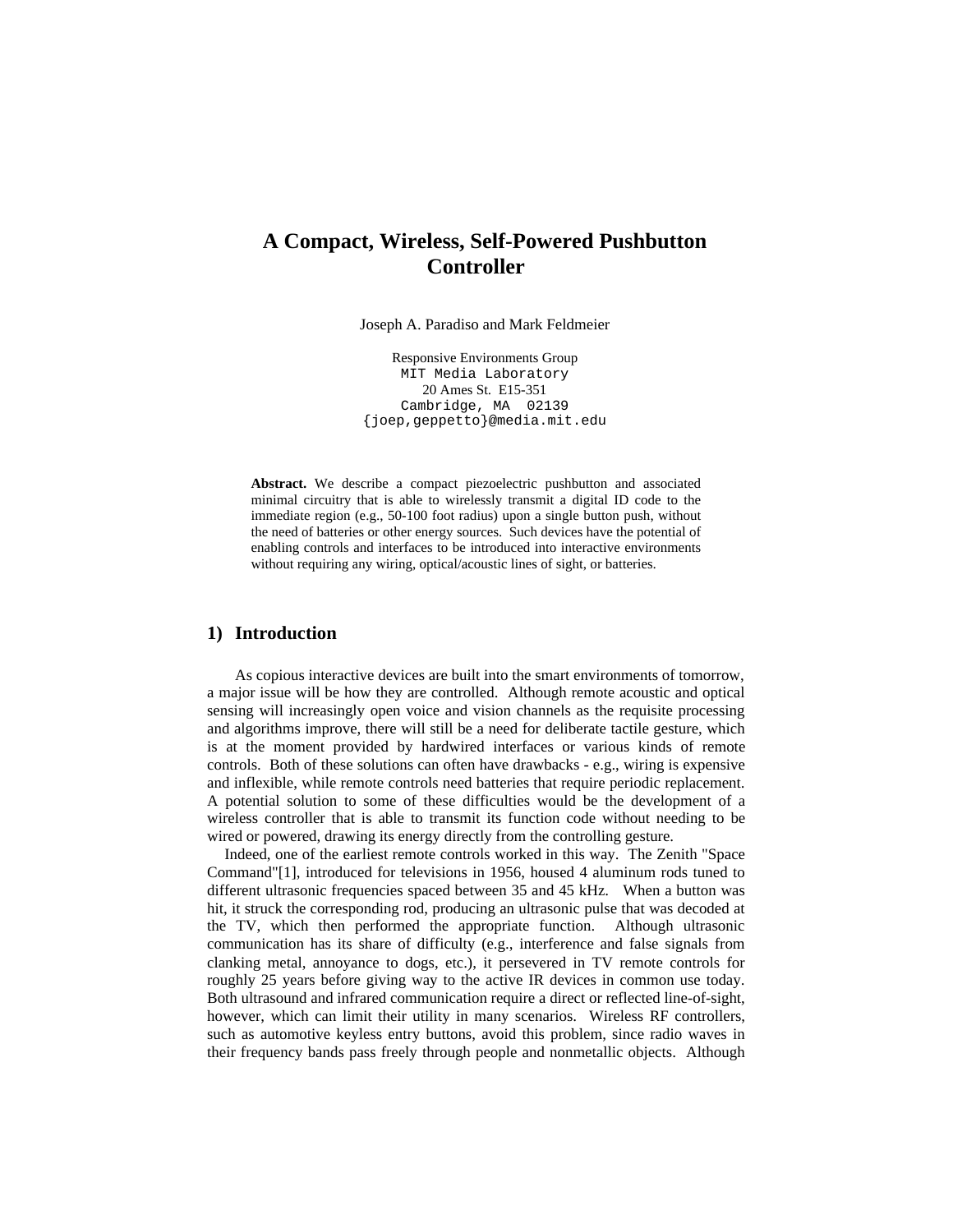their current drain is fairly modest, they still require batteries, which occasionally (and often at inopportune times) need replacement.

Various developers and researchers have worked on harnessing the energy exerted when pushing buttons to eliminate or reduce the need for batteries in the attached devices. One example is a scheme proposed for tapping the excess energy exerted when typing on a laptop[2] by building little magnetic generators around each key. Related projects have designed self-powered transmitters that send an RF pulse when a door is opened[3] or a piezoelectric crystal is struck[4]. Another example, closer to the theme of this article, can be found in a young child's toy from Japan called the "Pipi"[5]. This is a simple batteryless remote control with one button; when pushed, it launches an impulse into a small piezoelectric element, which produces a spark that drives a Hertzian resonator, creating an RF signal that is detected by a batterypowered companion receiver (placed up to a few feet away), which then beeps like a pager. Although these projects demonstrate passively-powered RF communication, the transmissions are largely uncoded, hence don't easily allow for multiple buttons or any control complexity.

At the MIT Media Lab, we developed a pair of sneakers with flexible piezoelectric structures placed under the insole to generate power as the user walked. We first presented this system to the Wearable Computing community in 1998[6]. As the piezoelectric materials were bent and compressed, energy was innocuously extracted and stored, allowing a 12-bit digital ID code to be wirelessly transmitted from the shoe across a large room after every 3-5 steps[7]. The work presented in this paper evolved from this system. By using a rigid piezoceramic element in a spring-loaded striker instead of the flexible elements used in the shoe and introducing a transformer matched to the piezoelectric's characteristics, we have produced a device that provides ample power to transmit a robust digital ID code across the entire floor of a building with only a single push.

#### **2) Technical Design**

A piezoelectric conversion mechanism is employed in the switch due to its low weight, small size, minimal complexity, and minimal cost. To obtain the highest efficiency of mechanical-to-electrical energy conversion, the piezoelectric element must be operated at its mechanical resonance. To do this, the element is impacted for a very short duration and then released, allowing it to self-oscillate at its resonant frequency. Since piezoelectrics produce high voltages at low currents, and standard electronic circuitry requires low voltages at high currents, a step down transformer is used to couple the two and better match impedances. The inductance of the transformer [L] and the capacitance of the piezoelectric element [C] form a resonant circuit - the transformer thus must be selected appropriately for this "LC" electrical resonance to equal the element's mechanical resonance for optimum energy transfer. After passing through the transformer, the electrical energy is rectified, stored in a capacitor, and regulated down to the required voltage (3V) of the RF circuitry.

Figure 1 shows the circuit diagram. A 4.4  $\mu$ F tank capacitor integrates the charge transferred from a button strike. This, in-turn, powers a MAX666 low-dropout linear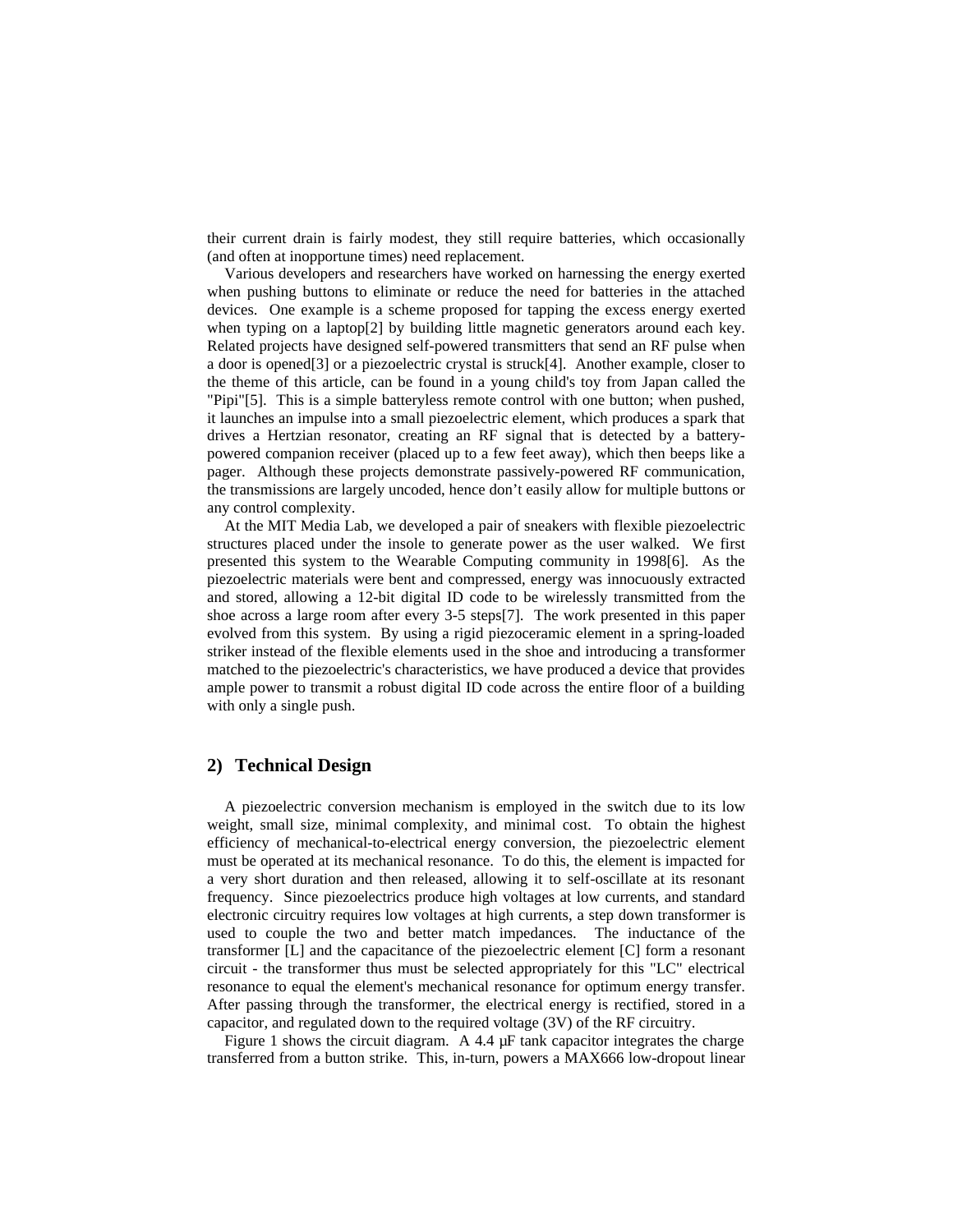regulator, which provides a stable (although very inefficient)  $+3$  volts supply until the tank capacitor's charge is drained. When the MAX666 is activated, the HT12E digital ID encoder is enabled, producing a repeating 12-bit serial ID broadcast via the On-Off-Keyed (OOK) transmitter module.

The key components of this device are shown at left in Figure 2. The leftmost device is the piezoelectric button, the core of a Scripto "Aim 'N Flame" lighter with the spring action modified to deliver a softer strike. This button is 35mm long and 7mm in diameter, has a deflection of 3.5mm at a maximum force of 15N, and a total activation energy of 30mJ with a mechanical resonance near 50 kHz and a capacitance of 18 pf. At right is the transformer, an amorphous-core device manufactured for electronic flash applications with a 90:1 turns ratio that transforms a peak of a few thousand volts at the piezo element to 30 volts at the tank capacitor. The piezo-transformer ensemble operates at 7% mechanical-to-electrical efficiency, delivering 2 mJ of energy per push. This translates to the order of 0.5 mJ at 3 Volts after the linear regulator.

The ID code is generated with the Holtek HT-12E encoder that produces eight bits of ID and four bits of data. The transmitter is the RFM HX1003 that runs at 418MHz, consumes 7.5 mW, and can transmit up to 50 feet. The receiving base station requires four successful receipts of the twelve-bit code before a complete transfer is registered.



**Fig. 1.** Schematic diagram of self-powered pushbutton electronics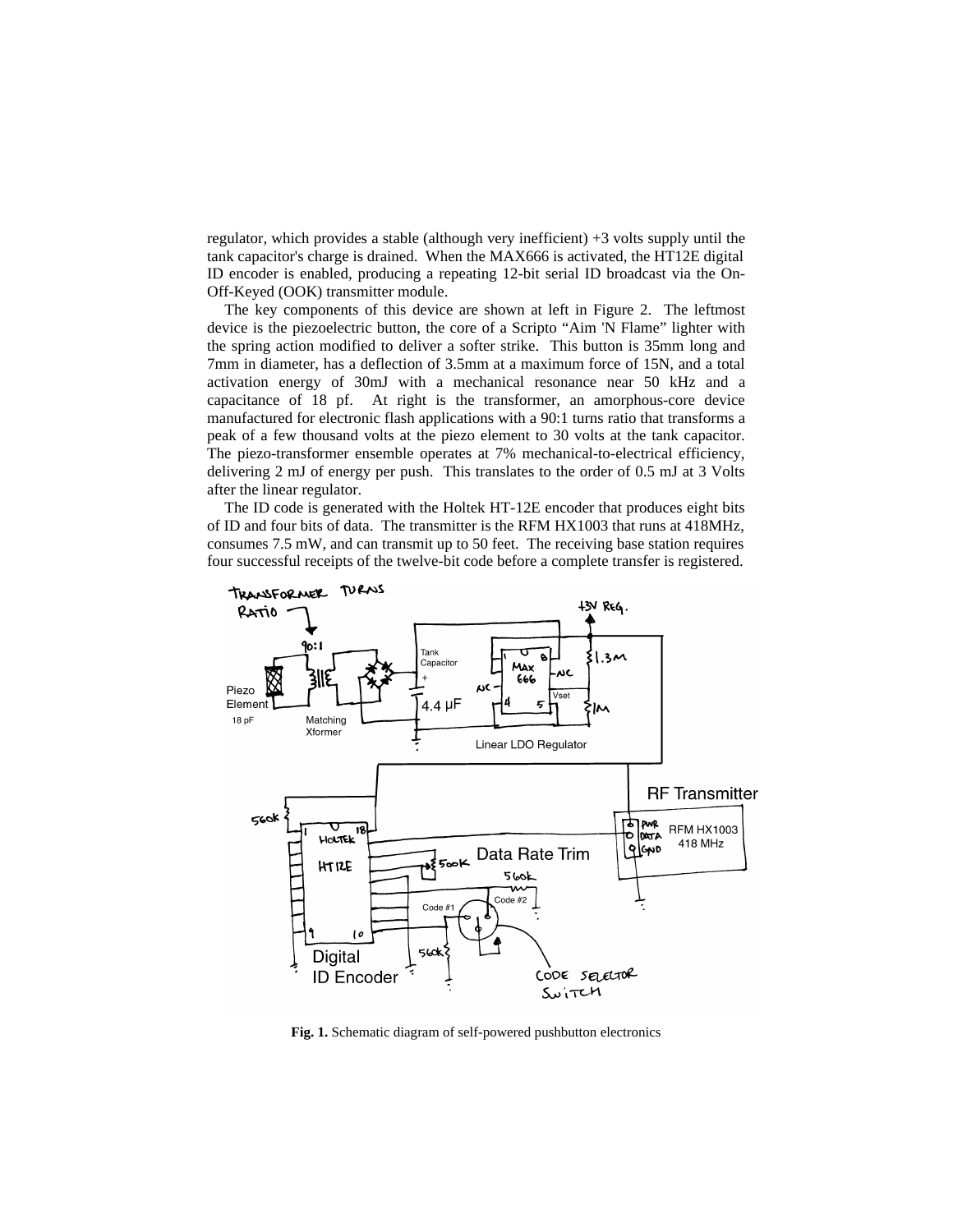

**Fig. 2.** Critical components (left – not including US quarter) and operational prototype board (right) for self-powered wireless ID pushbutton transmitter of Fig. 1





The required time for successful completion of transmission is 20ms. Since the energy drain of the transmitter dominates over the remainder of the circuit, the total energy consumption is approximately 7.5mW for 20ms, totaling 150μJ. As outlined above, our button produces ample power for this application. As seen in Figure 3, at roughly 10 ms after the strike, the regulator becomes active, providing power to the transmitter and encoder circuitry for at least 30 ms (the ripple is due to the cyclic load of the OOK code, and the spike is a transient coupled in from the strike).

Our prototype circuit board for the pushbutton transmitter, containing all needed components, is shown at right in Figure 2. Note that the size of this prototype is much larger than needed, as through-hole components were used here for simple assembly. With surface-mount packages and more advanced assembly techniques, the circuit size should be very compact, dominated by the components of Figure 2 (left), which weigh about 8 grams. Production expense is likewise small, falling well under \$5. per unit. The wire leading up to the top-right of the photo acts as a 1/4-wave whip antenna for the transmitter, and the trimpot is provided for adjusting the ID data rate in tests - it's not needed in practice.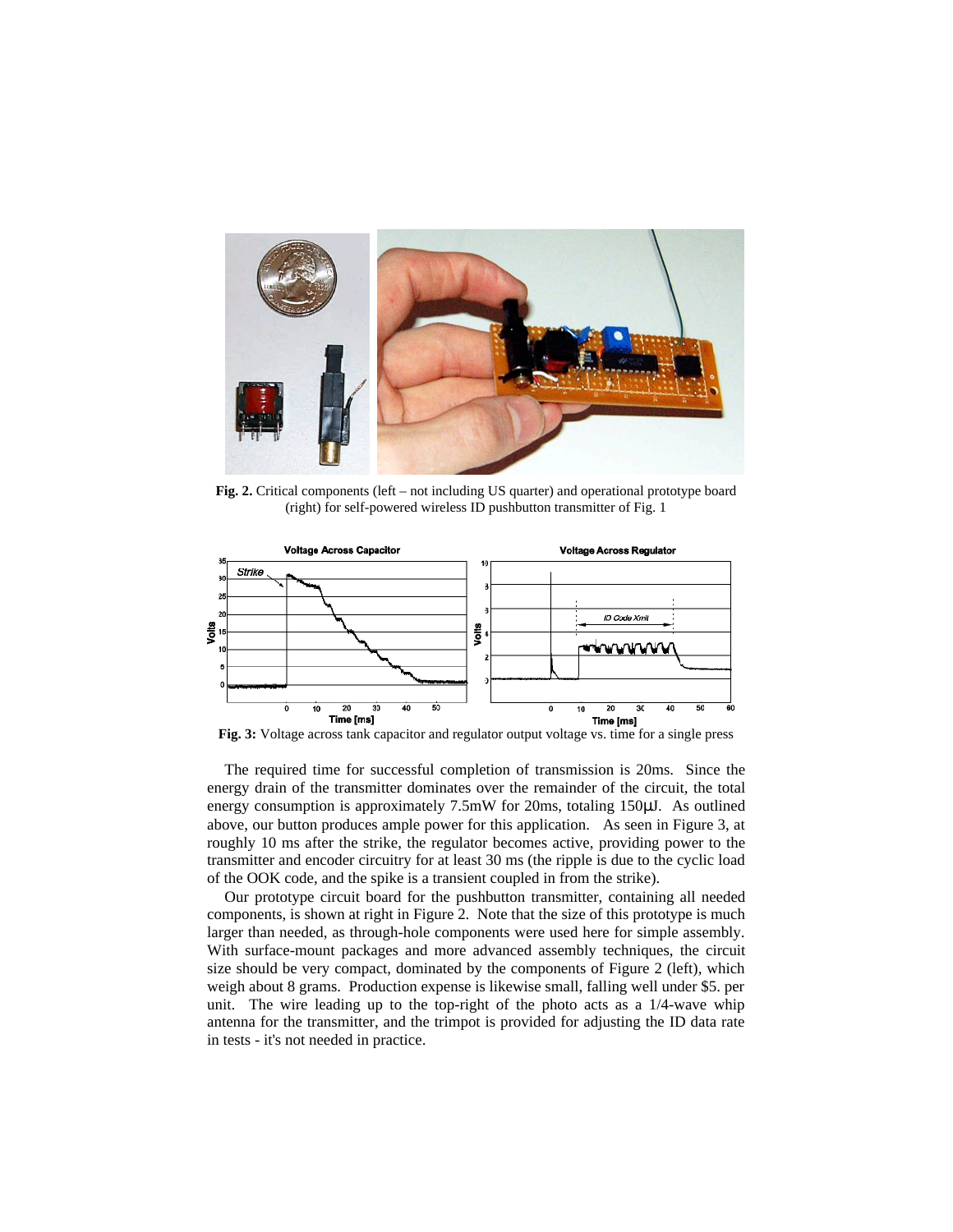In the course of developing this device, we explored variations on the components. The efficiency of the transformer is limited by flux leakage and core saturation when the primary current peaks. We accordingly tried a much larger transformer (with over 50 times greater mass), which gave us a somewhat better efficiency of 8.3% after being matched to the piezo element. We then used a larger piezoelectric element in this system (from the sparker of a gas grill igniter) - together with the larger transformer and appropriate matching, we obtained 20 mJ at 3 Volts with 13% efficiency. As the small components of Figure 2 were amply adequate for powering our system (and are much more conducive to packing onto a miniature circuit board), we were thankfully able to avoid using these larger devices in this application.

## **3) Conclusions and Discussion**

This study has proven that a compact, wireless, self-powered, ID-transmitting pushbutton can indeed be built. The performance of our design, however, has considerable room for improvement. A prime candidate here is redesigning the transformer to reduce leakage and saturation while optimally matching the piezoelectric element. Likewise, the piezoelectric element and striker mechanism could be designed more appropriately and efficiently. One potential issue with hard strikes on rigid piezoceramics is the formation of microcracks in the piezoelectric material, which gradually degrade the generator's performance. Although we have softened the impact that our striker produces, long-term survival testing is necessary to guarantee stable performance. Other techniques can also be applied to better stimulate the piezoelectric generator, such as passive hydraulics driven at the element's resonant frequency[8].

The linear regulator used to produce 3 Volts is likewise very inefficient here with such a large voltage drop across it. A high-frequency, fast startup switching regulator, as developed in [7], would increase the efficiency of the regulation stage considerably.

In real-world applications, having one piezoelectric element and transformer per button may be inefficient. Other forms of this interface can be explored that perhaps integrate multiple passive pushbuttons or other input interfaces with a single piezoelectric striker, allowing a single piezoelectric generator to specify several degrees of freedom.

Additionally, our current device is transmit-only, hence is unable to verify the receipt of data transmission. The current prototype, however, is able to generate significantly more power than needed for simple ID transmission, especially over a shorter distance. Possibilities can then be explored for more robust operation, e.g., transmitting a more fault-tolerant digital code or first powering a low-power receiver that is able to select a band with minimal interference upon which to transmit the ID code.